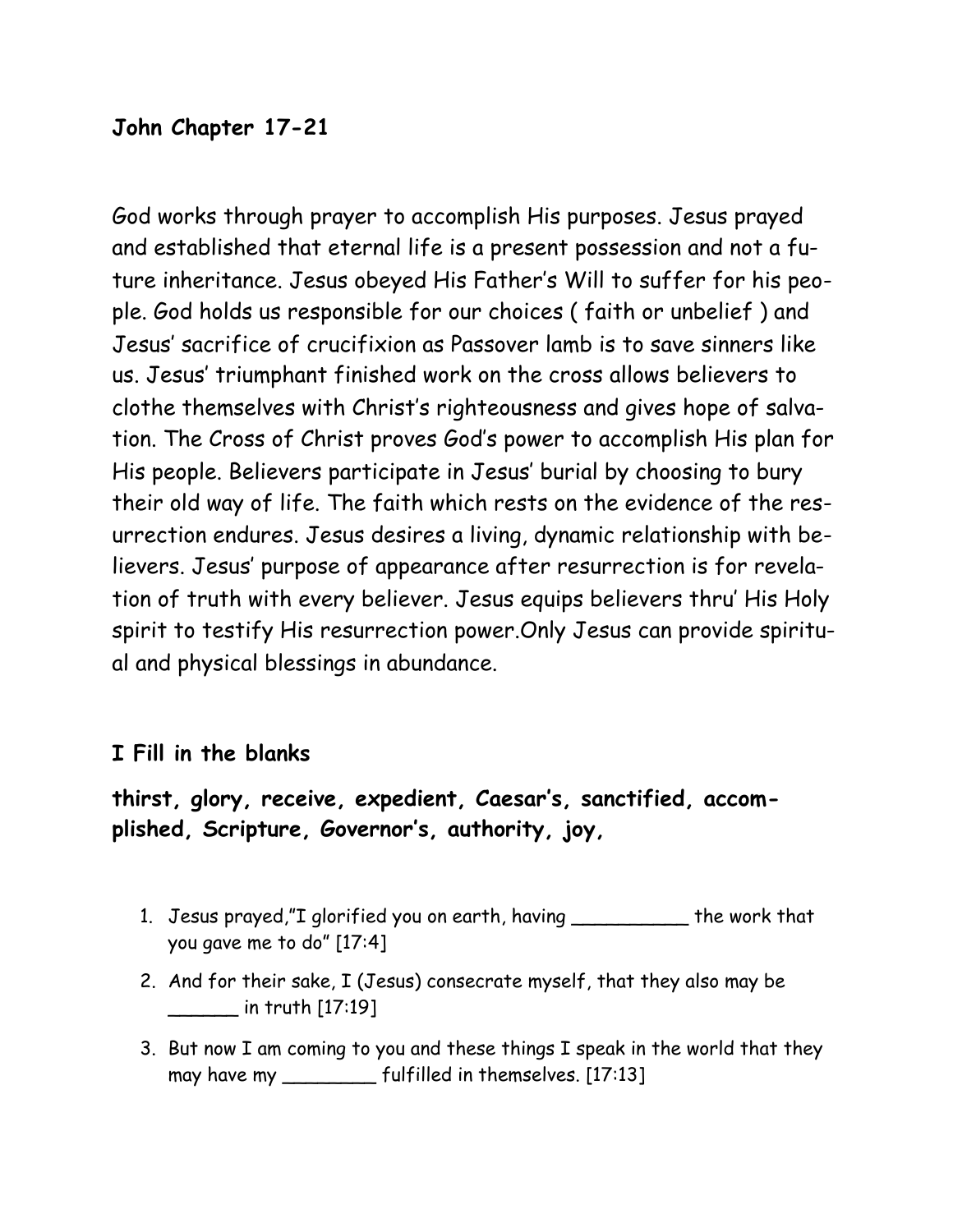- 4. The \_\_\_\_\_\_\_\_\_\_\_\_\_\_ that you have given me, I have given to them, that they may be one even as we are one [17:22]
- 5. Caiaphas advised the Jews that it would be \_\_\_\_\_\_\_\_\_ that one man should die for the people. [18:14]
- 6. The Jews led Jesus from the house of Caiaphas to the \_\_\_\_\_\_\_\_\_\_\_ headquarters [18:28]
- 7. The Jews cried out," If you release Jesus, you are not \_\_\_\_\_\_\_\_\_ friend [19:12]
- 8. After this Jesus knowing that all was now finished, he said (to fulfill the scripture) I \_\_\_\_\_\_\_\_\_\_ [19:28]
- 9. Peter and the other disciple did not understand the \_\_\_\_\_\_\_\_\_ that Jesus must rise from the dead. [20:9]
- 10. Jesus breathed on his disciples and said to them \_\_\_\_\_\_\_\_ the Holy Spirit[20:22]
- 11. You would have no \_\_\_\_\_\_\_\_\_\_\_ at all unless it had been given you from above [19:11]

#### **II. Who said to whom**

- 1. I am no longer in the world, but they are in the world and I am coming to you [17:11]
- 2. "Put your sword into its Sheath" [18:11]
- 3. "You also are not one of this man's (Jesus') disciples, are you?" [18:17]
- 4. "Did I not see you in the garden with Jesus" [18:26]
- 5. They answered him,"If this man were not doing evil, we would not have delivered him over to you" [18:30]
- 6. "It is not lawful for us to put anyone to death" [18:31]
- 7. "Take Jesus yourselves and crucify Him, for I find no guilt in him" [19:6]
- 8. Therefore he who delivered me over to you has the greater sin [19:11]
- 9. "We have no king but Caesar" [19:15]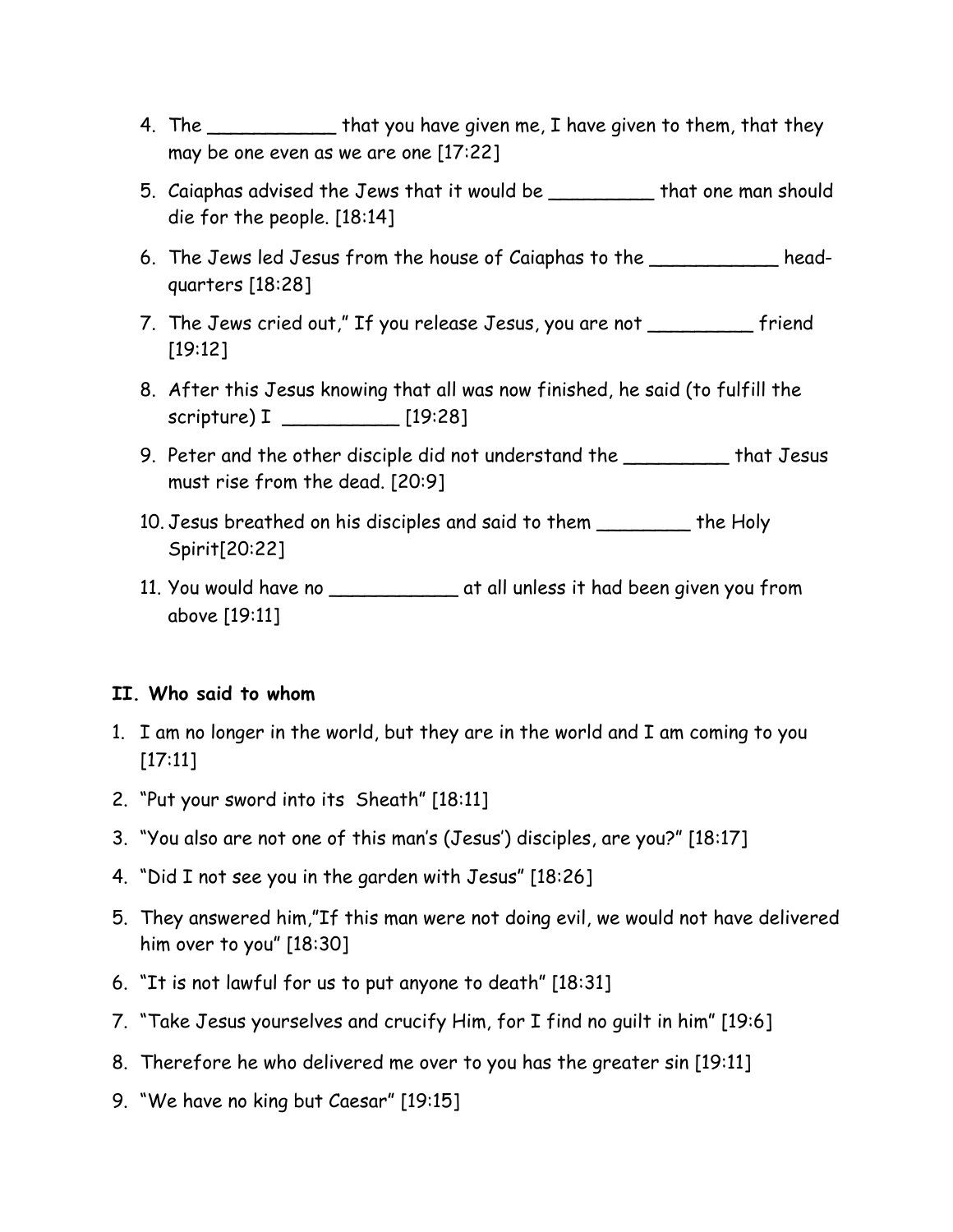- 10. They have taken away my Lord and I do not know where they have laid him [20:13]
- 11. "I have seen the Lord" [20:18]
- 12. Blessed are those who have not seen me and yet believed me [20:29]

### **III. True or False**

- 1. The glory that you have given me (Jesus ) I have given to them [17:22]
- 2. They ( believers ) are of the world just as I (Jesus) am of the world [17:16]
- 3. When Jesus said," I am He ( Jesus of nazareth ) the soldiers drew back and pounced on him. [18:6]
- 4. Then Pilate said to Jesus," so you are a King?" [18:37]
- 5. Barabbas was people's man [18:40]
- 6. According to the Jewish law, Jesus ought not to die as he has made himself," Son of God" [19:7]
- 7. When the soldiers saw that Jesus had already dead, they did break his legs [19:33]
- 8. The soldiers took Jesus' garments and divided them into three parts [20:23]
- 9. Jesus said to his disciples" Cast the net on the deeper side of the sea. [21:6]
- 10.Jesus asked Simon Peter twice "do you love me" [21:17

### **IV. Who am I?**

- 1. I drew the sword and struck the high priest's servant [18:10]
- 2. I advised the Jews that it would be expedient that one man should die for the people [18:14]
- 3. I am the father in law of Caiaphas [18:13]
- 4. I questioned Jesus about his disciples and his teaching [18:19]
- 5. I took Jesus and flogged him [19:1]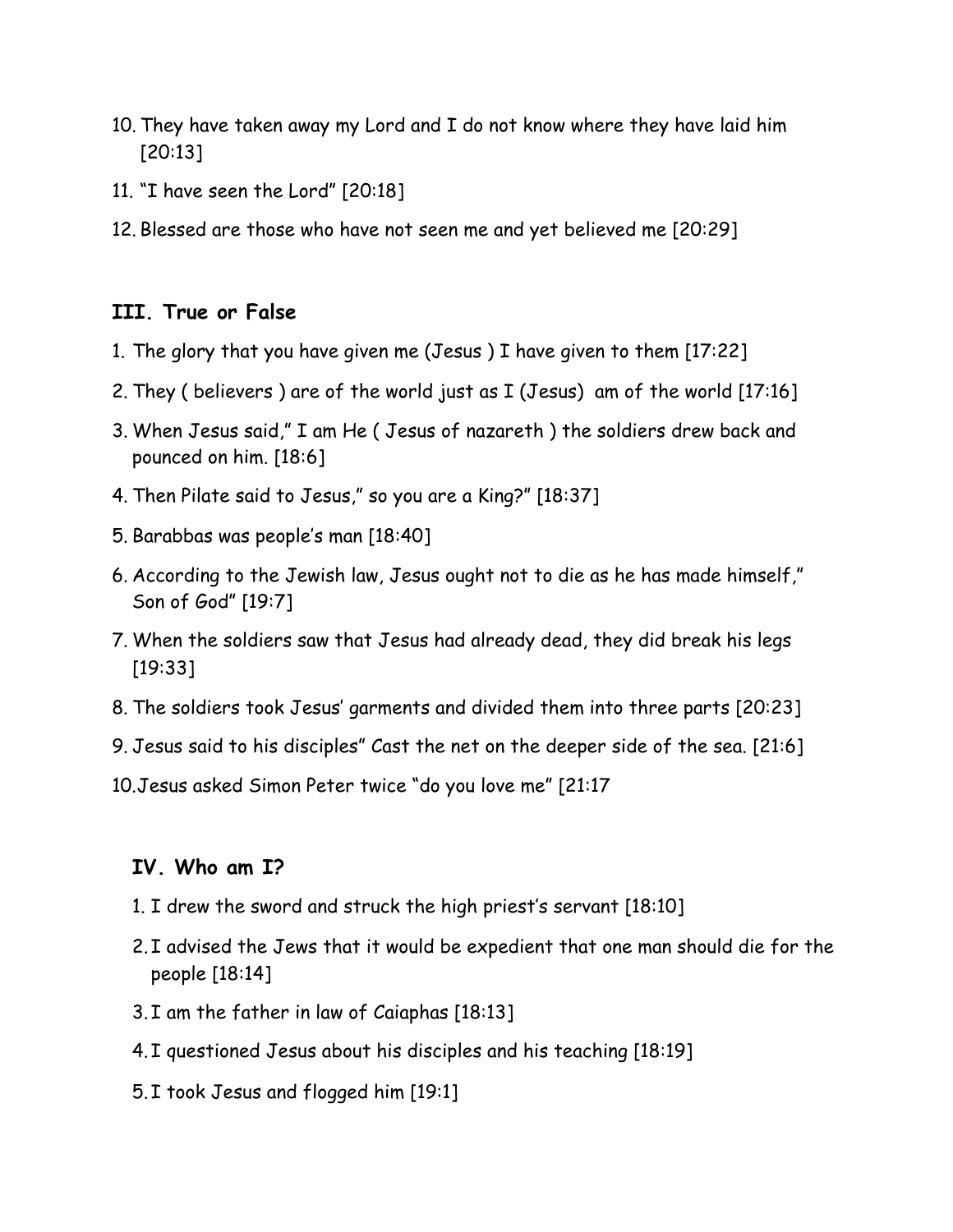- 6. I brought a mixture of myrrh and aloes, seventy five pounds in weight to bury the body of Jesus [19:39]
- 7. I was the first one to go to Jesus' tomb and saw the stone had been taken away [20:1]
- 8. I was called the Twin and was not with the disciples when Jesus came [20:24]
- 9. I said to the disciples," I am going fishing" [21:3]
- 10. I was from Cana in Galilee and one of the seven disciples to whom Jesus revealed Himself after resurrection [21:2]

### **V. Fill in the blanks**

- 1. I (Jesus) do not ask that you take them out of the world, but that you keep them from the \_\_\_\_\_\_\_ one [17:15]
- 2. I am coming to you and these things I speak in the world, that they may have my \_\_\_\_\_\_ fulfilled in themselves [17:13]
- 3. Simon Peter \_\_\_\_\_\_\_ that he was one of Jesus' disciples [18:25]
- 4. Jesus answered," I have come into the world to bear \_\_\_\_\_\_\_\_\_ to the truth [18:37]
- 5. Pilate sat on the judgment seat at a place called The Stone Pavement, and in Aramaic \_\_\_\_\_\_\_\_\_ [19:13]
- 6. Another scripture says, " They (soldiers) will look on him whom they have  $\frac{1}{2}$  [19:37]
- 7. The other disciple who had reached the tomb first also went in, and he saw and  $\sim$  [20:8]
- 8. The doors being locked where the disciples were for \_\_\_\_\_ of the Jews [20:19]
- 9. When Simon Peter heard that is was the Lord, he put on his outer garment\_\_\_\_\_\_\_ himself into the sea [21:7]
- 10.Jesus said to Peter," If it is my will that he (the disciple whom Jesus loved)  $\frac{1}{2}$  until i come, what is that to you?" [21:22]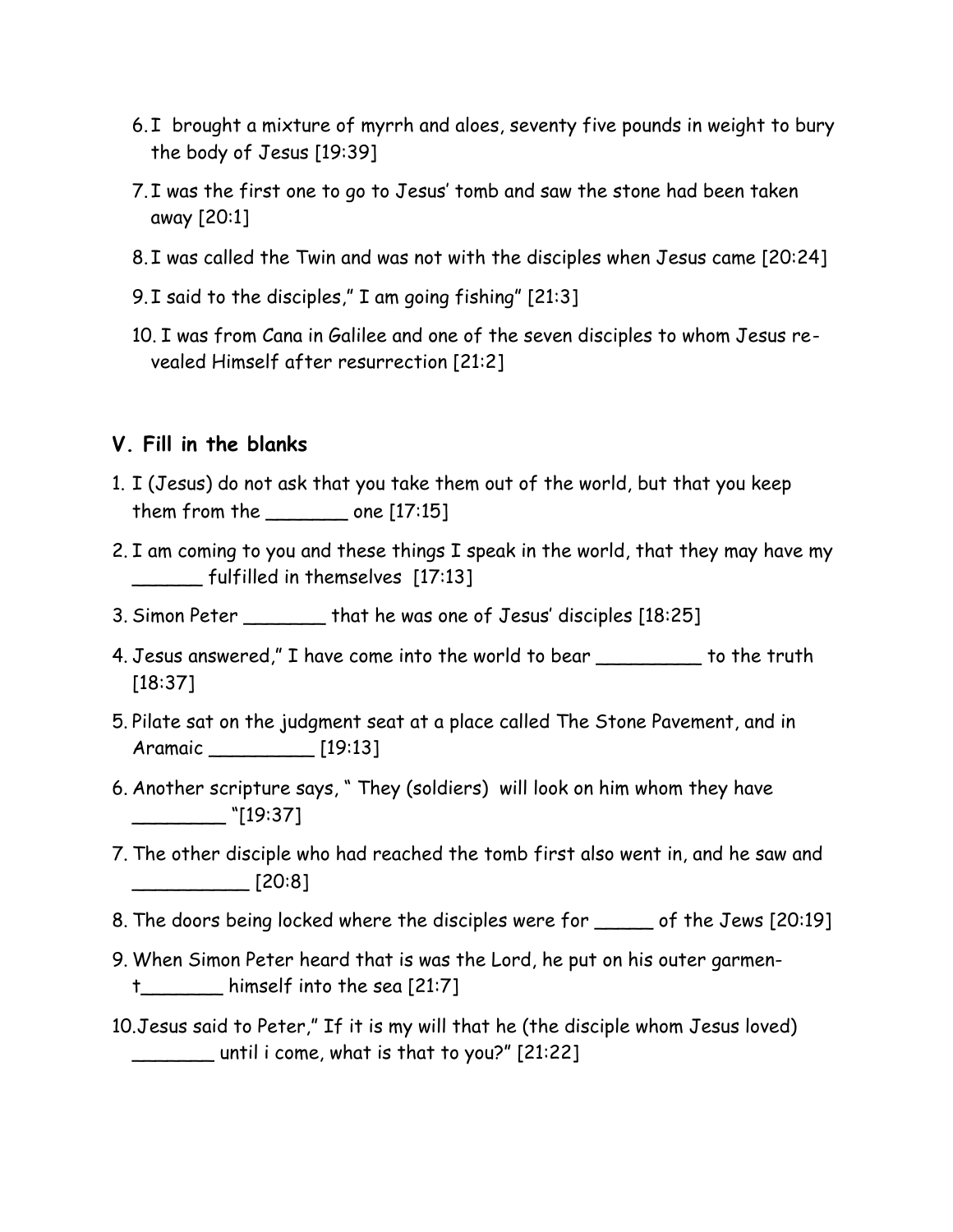#### **VI. Choose the best answer**

- 1. Jesus the lifted up his eyes to heaven and said,"Father the \_\_\_\_\_\_\_ has come; What did Jesus refer to as "has come"?
- a. enemy; b. traitor; c. time; d. hour [17:1]
- 2. How did Jesus address his Father when he said even though the world does not know you, and these know that you have sent me.
- a. righteous; b. holy; c. loving; d. gracious [17:25]
- 3. What did the soldiers do to Jesus in a purple robe after placing a crown of thorn on his head?
- a. clothed; b. dressed; c. arrayed; d. attired [19:2]
- 4. In how many languages the inscription on Jesus' cross was written?
- a. one; b. two; c.three; d. many [19:20]
- 5. Which day of the week Mary Magdalene came to the tomb early and saw the stone had been taken away?
- a. last; b. first; c. third; d. fourth [20:1]
- 6. Whom did Jesus appear first after resurrection?
- a. Peter; b.John; c. Mary; d. Mary Magdalene [20:16]
- 7. By which sea did Jesus reveal Himself again to the disciples after his resurrection
- a. Galilee; b. Caspian; c. Tiberias; d. Gennesaret [21:1]
- 8. How many large fishes did Simon Peter catch when he hauled the net ashore?
- a. 253; b. 256; c. 156; d.153 [21:11]
- 9. Now Judas who betrayed Jesus, also knew the place jesus often met there with his \_\_\_\_\_\_\_\_\_\_\_\_\_ [18:3]
- a. disciples; b. Parents; c. friends; d. brothers
- 10.How many time Jesus revealed to the disciples after He was raised from the dead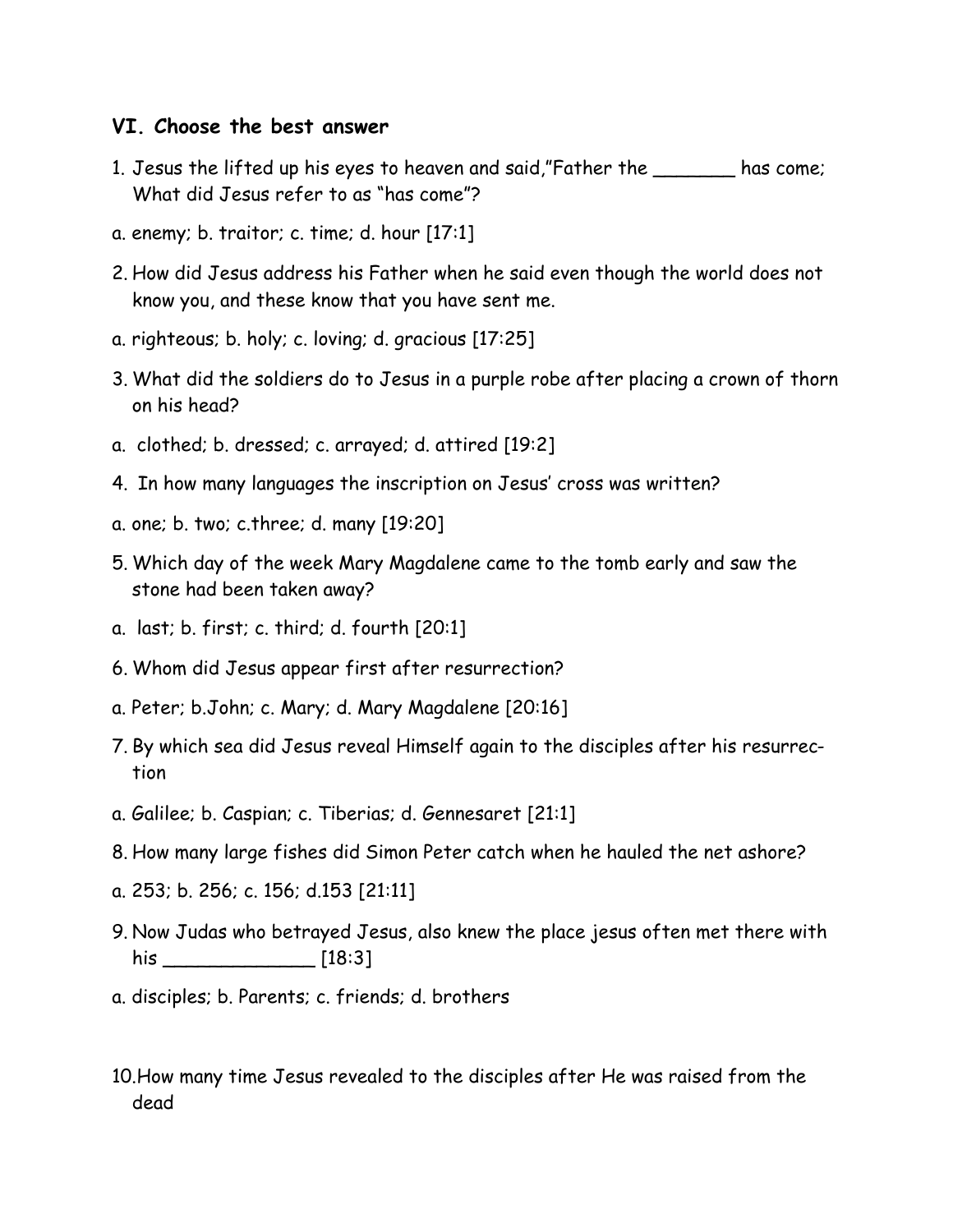- a. one; b. two; c.three; d. many [21:14]
- 11. To which high priest did Annas sent Jesus bound \_\_\_\_\_\_\_\_\_\_\_\_\_\_\_\_\_\_ [18:25]
- a. Pontius Pilate; b. Centurian; c. Herod; d. Caiaphas
- 15. Now in the place where Jesus was crucified there was a \_\_\_\_\_\_\_\_\_\_\_\_\_\_\_\_ and in that a new tomb, in which no one had yet been laid [19:41]
- a. Cemetery; b. Hill; c. Vineyard; d. Garden

16. Who was the disciple (one of the twelve,) called the twin not with the disciples when Jesus came to the disciples. [20:24]

- a. Simon Peter; b. John; c. Andrew; d. Thomas
- 17. Pilate said, "Take him yourselves and \_\_\_\_\_\_\_\_\_\_\_\_\_\_\_\_\_\_\_\_\_\_\_\_\_ him, for I find no guilt in him" [19:6]
- a. release; b. Punish; c. Feed; d. Crucify
- 18. What crown did the soldiers put on Jesus' head twisted together  $[19:2]$
- a. Roses; b. Cast iron; c. Olive Twigs; d. Thorns
- 19. (After Jesus was arrested and bound) to whom did they First lead Jesus to? [18:12,13] \_\_\_\_\_\_\_\_\_\_\_\_\_\_\_\_\_\_\_\_\_\_
- a. Caiaphas; b. Herod; c. Caesar; d. Annas
- 20. What did the high priest question Jesus about? [18:19]
- a) Nativity and origin. b)Age and Parents .c)His disciples and his teachings d)Blasphemy and Sacrifice
- 24.Why did the Jews not enter the governor's headquarters, and not be defiled \_\_\_\_\_\_\_\_\_\_\_\_\_\_\_\_\_\_\_\_\_\_\_\_\_\_\_\_\_\_\_\_\_\_\_\_\_\_\_[18:28]

a) To Escape punishment , b)To Calm the crowd ,c)To Eat the Passover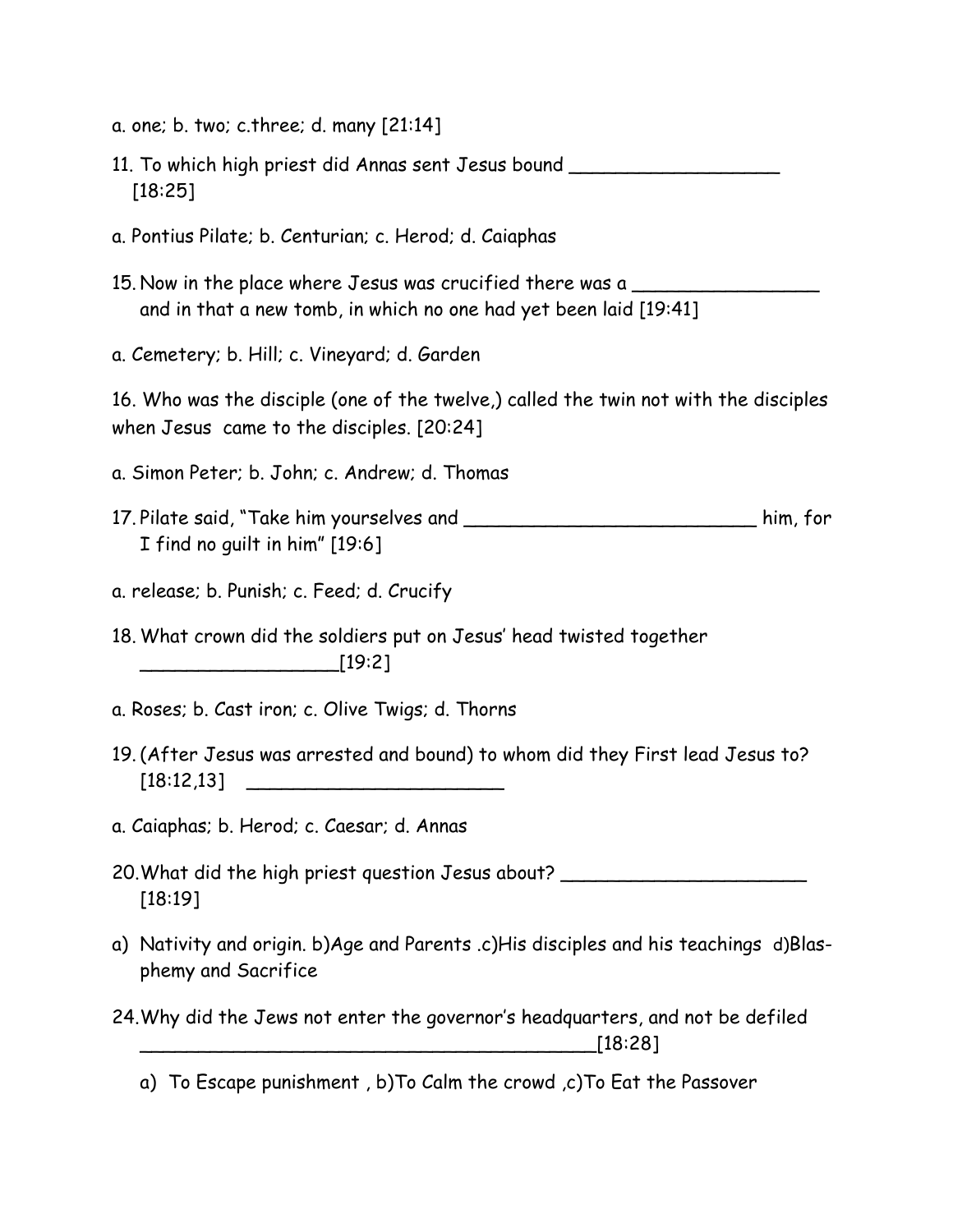d) None of the above

25. The Jews said to Pilate," we have a law and according to that law he ought to \_\_\_\_\_\_\_\_\_\_\_ because he has made himself the Son of God"[19:7]

- a) Teach b) Live c) Speak d)Die
- 26.When Pilate heard the statement from the Jews regarding their own law what was Pilate's concern? He was \_\_\_\_\_\_\_\_\_\_\_\_\_\_\_\_\_\_\_\_[19:8]
	- a) Relieved b) Happy c) Angry d) Afraid

26.Pilate entered his headquarters and said to Jesus

\_\_\_\_\_\_\_\_\_\_\_\_\_\_\_\_\_\_\_[18:33]

- a) Are you the king of the Jews? b) Why do you blasphemy? C)Are you a rebel?
- d ) Where are you from?

27.The Jews said not to write (the inscription on the cross) \_\_\_\_\_\_\_\_\_\_\_\_\_\_\_\_\_[19:21]

- a) The governor of Jews
- b) The King of the Jews
- c) I am the king of Jews
- d) The son of God
- 29.What did Jesus said to Simon Peter, son of Jonah, when the disciples had finished their breakfast, \_\_\_\_\_\_\_\_\_\_\_\_\_\_\_\_\_\_\_\_\_\_\_\_\_\_\_[21:15]
	- a) Do you love me more than your profession?
	- b) Do you love me more than these?
	- c) Did you like the breakfast?
	- d) Do you want to go back fishing?
- 30.What did Jesus tell Simon Peter, After he said by what kind of death he was to glorify God, \_\_\_\_\_\_\_\_\_\_\_\_\_\_\_\_\_\_\_\_\_\_\_\_\_\_\_\_.[21:19]